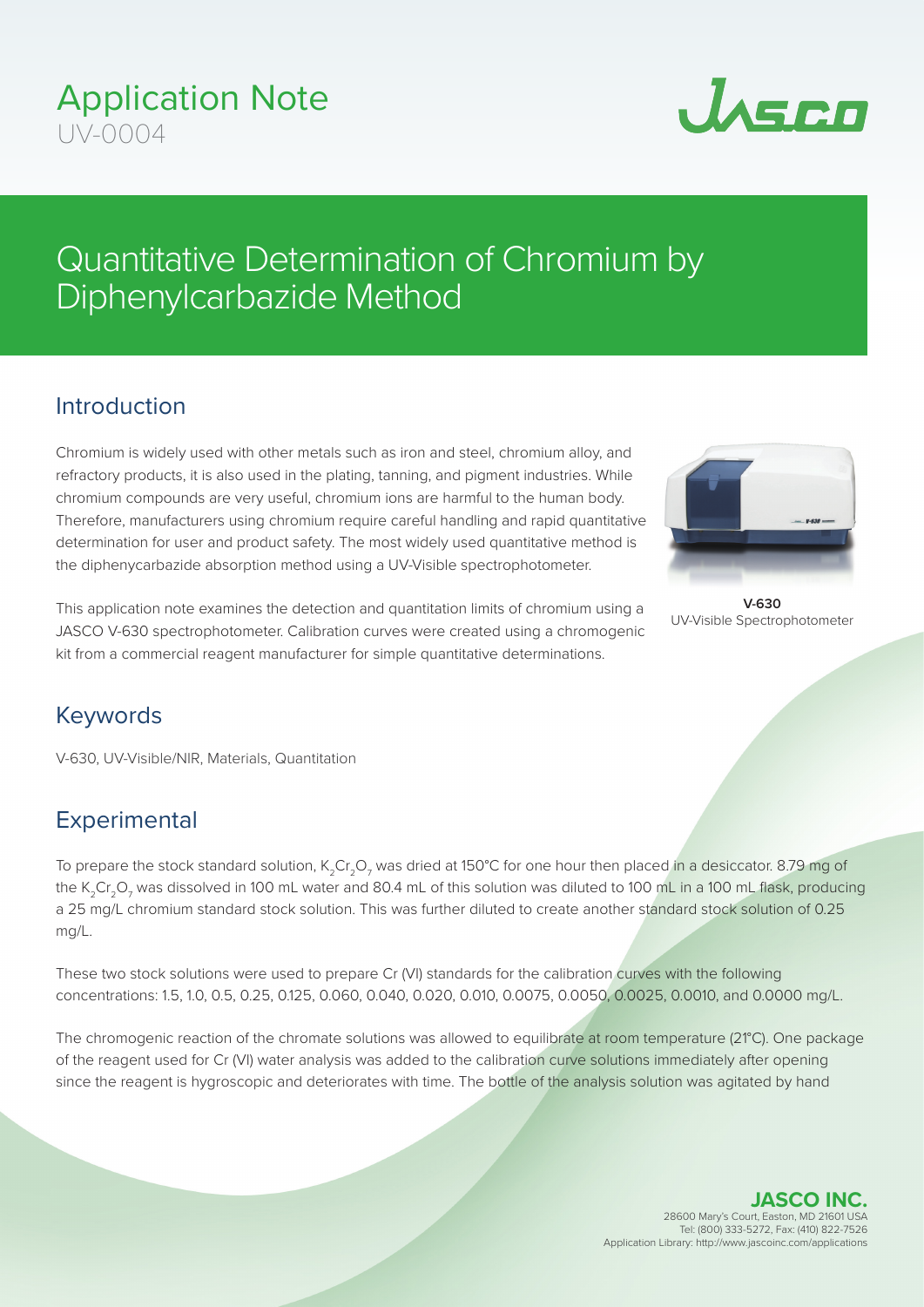for approximately 60 seconds until completely dissolved. Incomplete mixing does not provide a proper chromogenic reaction and will have an effect on the absorbance values obtained for the reagent reaction. Granular reagent will remain even if the reagent dissolves perfectly in the solution. The remainder precipitates at the bottom of cell and does not have an influence on the absorption measurements.

25 mL of a 0.5 mg/L Cr (VI) solution was prepared to evaluate the time required for proper reaction of the chromogenic reagent using the time course absorption measurement data from the chromogenic reaction (Figure 1). The chromogenic reagent was added to the solution right after opening, mixed for one minute, and the reaction time at the absorption maximum of 540 nm was measured. Here, 90 seconds was assumed as the time delay after addition of the reagent until starting the absorption measurement. The chromogenic reaction was completed approximately 150 seconds after starting the time based measurement (4 minutes after addition of the reagent). Further, the reagent color became stable 210 seconds after starting the measurement (5 minutes after addition of the reagent).





**Figure 1.** Time course measurement of the chromogenic reaction at 540 nm (left) and color change of the reaction before and after the addition of the reagent (right).

| <b>Measurement Conditions</b> |                  |            |                  |  |  |
|-------------------------------|------------------|------------|------------------|--|--|
| Measurement Range             | 650-400 nm       | Data Pitch | $0.2 \text{ nm}$ |  |  |
| <b>Band Width</b>             | $1.5 \text{ nm}$ | Response   | Medium           |  |  |
| <b>Scanning Speed</b>         | $400$ nm/min     |            |                  |  |  |

#### **Results**

Figure 2 illustrates the change in the absorption maximum upon the addition of the reagent to the chromium standard solutions.



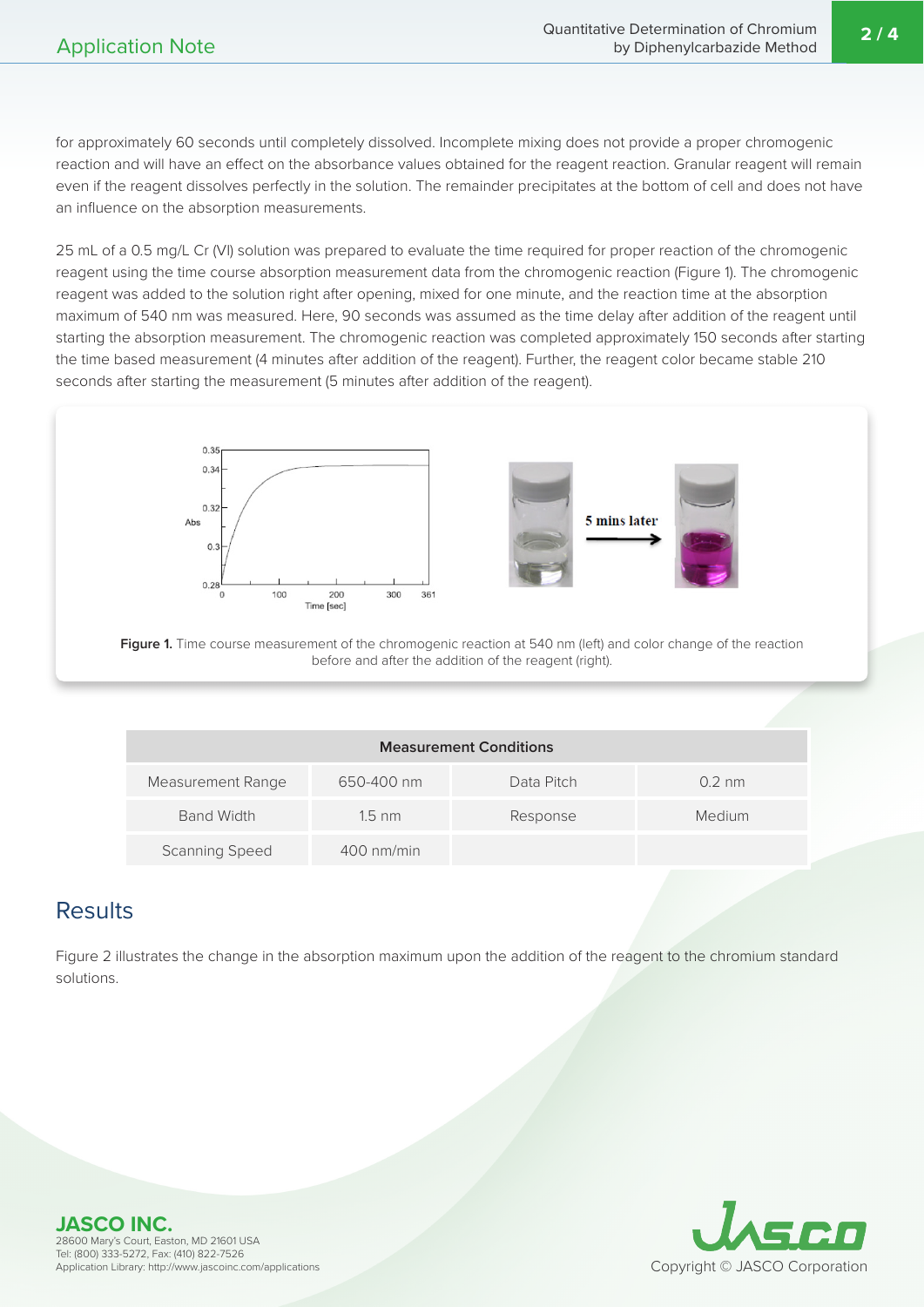**3 / 4**



**Figure 2.** Absorption spectra of varying Cr (VI) standard solutions.

Fluctuation in the spectral baseline was observed for the Cr (VI) solution concentrations between 0.01 mg/L and 0.001 mg/L. Thus, the calibration curves were created based on the peak height at 542 nm using peak baseline points at 402 and 635 nm. The calculated peak height values are shown in Table 1. The quantitation limit of the calibration curve created with the complete calibration set was 0.09 mg/L. Furthermore, when the calibration curve was created using only the data from the solutions in the range between 0.01 mg/L and 0.001 mg/L, a quantitation limit of 0.0025 mg/L was obtained with the truncated data set (Figure 3).







**JASCO INC.** 28600 Mary's Court, Easton, MD 21601 USA Tel: (800) 333-5272, Fax: (410) 822-7526 Application Library: http://www.jascoinc.com/applications